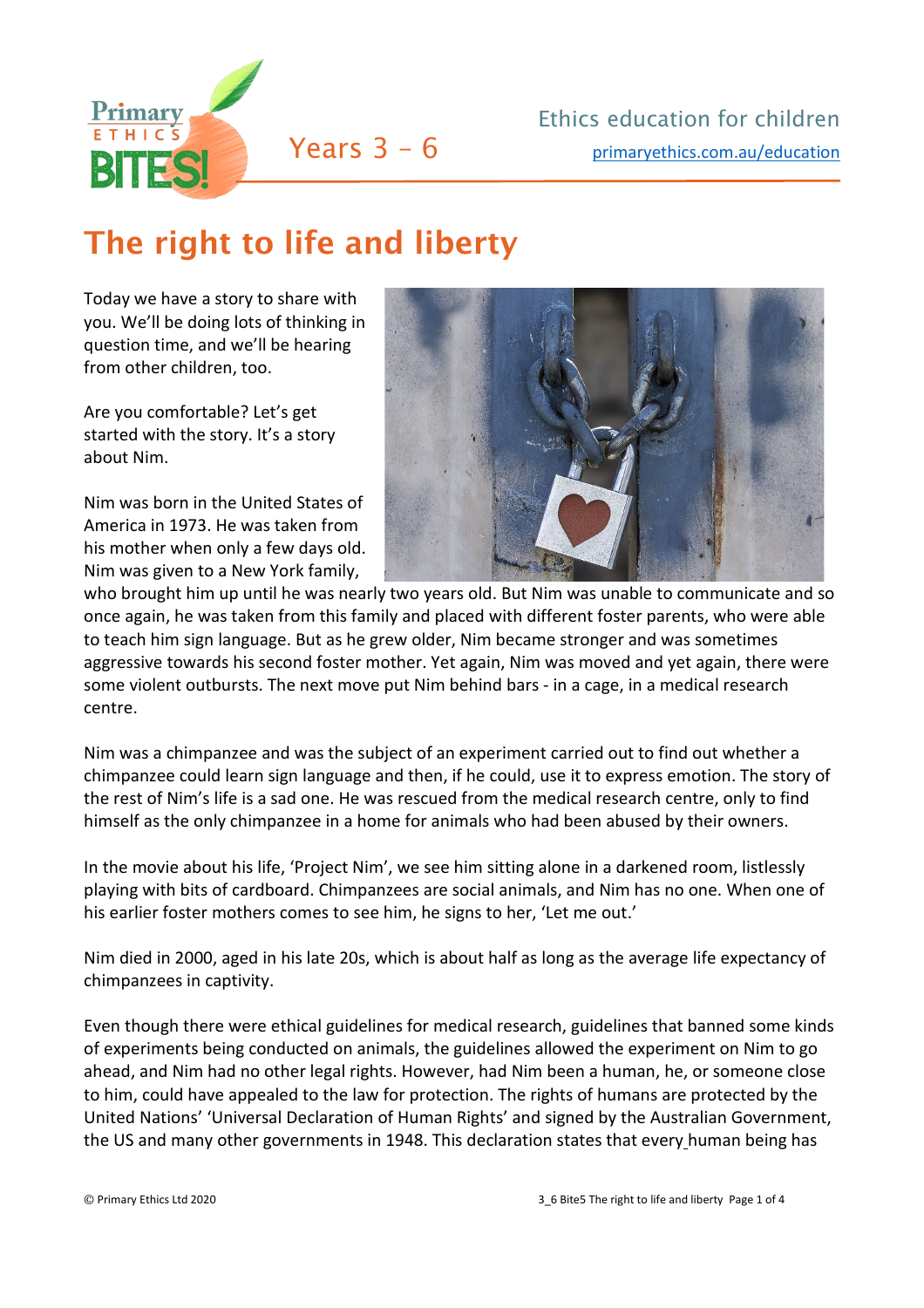

"the right to life and liberty…"and that no one shall be subjected to torture or to cruel, inhuman or degrading treatment or punishment.

But Nim was not a human: he was a chimpanzee and had no declaration of rights to protect him at that time. Since then, things have changed in many countries. In 2008, for instance, the Spanish government granted human rights to chimpanzees and other great apes, our closest non-human relatives. Members of these species were granted legal rights to life, liberty, and protection from physical and psychological torture. 'Liberty' here means the right to do as one pleases, to have personal freedom of movement and freedom from imprisonment or unreasonable detention. And, for example, the use of great apes in research is permitted only when it "will not have any negative impact" on the animals involved. Many countries also have animal rights laws for different animal species.



*Was it okay for the human foster families, mentioned in the story, to keep Nim as he was growing up?*

Let's listen to what some other children have to say.



**Elijah:** Yes, I think it was okay. Nim might have been happy, because he got to live in a house and get fed and looked after.

**Tiana:** But he wouldn't have had other chimpanzees with him, so he may have been lonely.

**Mac:** I really can't imagine a chimpanzee, who should be in the jungle, being in a house or a backyard.

**Tiana:** In the story it says that Nim got aggressive and violent and was moved on to other families, and then to a research centre or something – it was pretty obvious he wasn't happy.



*Was it okay for Nim to be placed in a research centre and used in an experiment?*

**Elijah:** It would be amazing to talk to chimpanzees, to know what they're thinking.

**Tiana:** I agree, it would be good, but not if Nim ends up with a miserable life.

**Mac**: I really can't see the point of the experiment – I guess the researcher showed that chimpanzees are smart – but so what? It's not as if knowing that would save the world.

Okay, so it might depend on the point of the experiment.



*What about the type of animal? For instance, we use other animals, like mice and rats, for research experiments – is that okay?*



**Noah:** I think that using mice and rats is okay. Sometimes you have to use animals because it's too dangerous to test things on humans – like for developing vaccines that prevent diseases.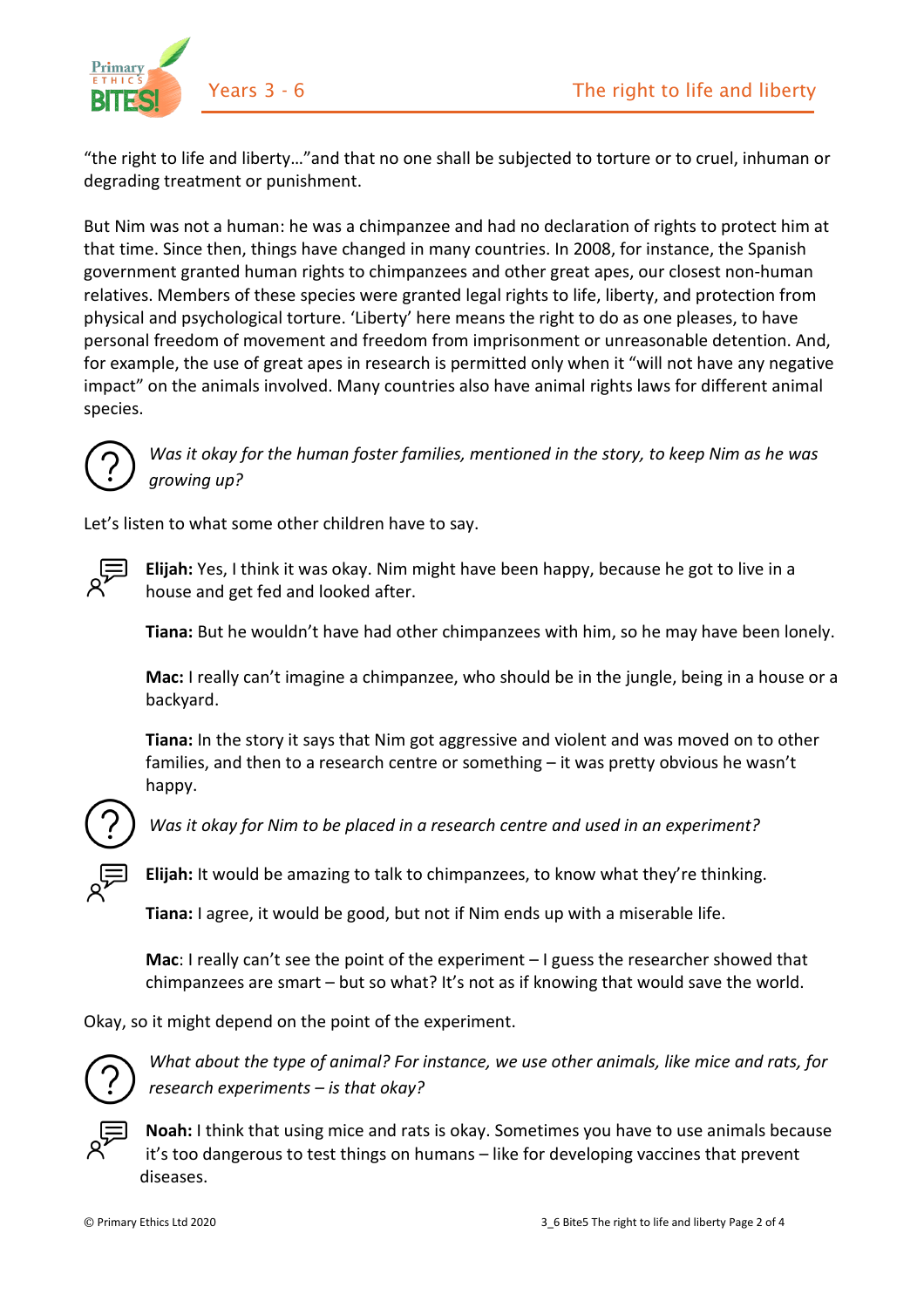

**Tiana:** Yeh, it's a sad life for the animals, but I think it's okay to put humans first, if it means humans don't get sick or die.

**Mac:** But experimenting on mice and rats to find a vaccine is way different to keeping a chimpanzee to see if he can learn sign language.



*Can you tell us more about why you say that?*

**Mac:** Well he signed "Let me out" to his foster mother! Chimpanzees are smart, they're big, they need other chimpanzees.

**Elijah:** Yes, I agree. Keeping chimpanzees in a cage, that's just wrong. Rats and mice are different.



*Okay. I'd like to go back to what someone said earlier: That it is a sad life for animals, but it's okay to put humans first, if it means humans don't get sick or die. So, if you find that what is good for humans is not what is good for the animals and you're concerned about that, how might you decide what is more important?* 

Let's think about this further by exploring a scenario.

Occasionally we hear about a surfer or swimmer that has been attacked by a shark. And sometimes when this happens, people go hunting for the shark. If they find it, they kill or capture it to prevent it from attacking other people.



*Is that okay? Or does the shark deserve the right to liberty - that is, to live in its natural environment - without being killed or captured? Do surfers and swimmers deserve the right to be safe in the sea? What do you think?* 

Let's hear what other children are saying:



**Elijah:** Well, if the shark attack was at my beach, I'd want the shark caught.

**Tiana:** How do the hunters know which is the right shark – the shark that attacked the surfer? That sounds pretty random to me.

**Mac:** But even if it is the right shark, it's not fair. Surfers and swimmers are in the sea because they want to be there, it's a choice, but for sharks it's different - the sea's where they live.



*So, does the shark deserve the right to liberty - that is to live in its natural environment without being killed or captured?* 



**Elijah:** Yeh, I think I've changed my mind about catching the shark. Maybe if I want to go to the beach, I'll go to one that has a shark net.